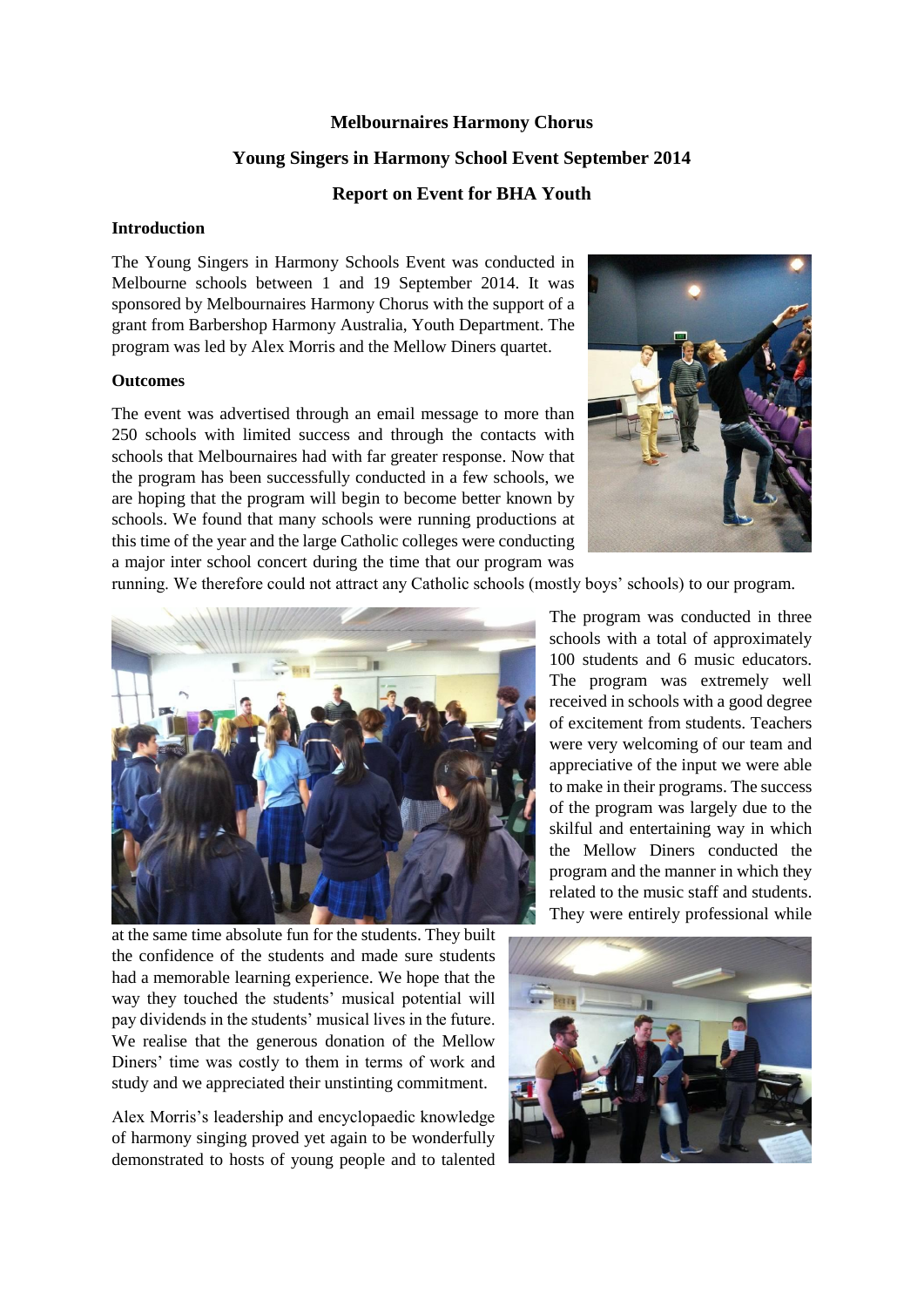music professionals. We really appreciated the generous use of his time and talents for the sake of barbershop singing.

## **Budget**

The costs for the program included flyer design (2), printing, toner ink, folders and labels, bottled water, Mellow Diners' expenses and presentation folders.

Because the program was not as extensive as we had initially hoped, we have student and music educator packs available to be ready for use in Stage 2 of the YSIH schools program at the beginning of 2015 (see below).





**Future Events**

The limited event times that we were able to offer to schools in this YSIH program has meant that a number of schools were not able to avail themselves of the opportunity to experience the YSIH event. We have had specific written requests for the program to be conducted in early 2015 at the following schools. There are other schools that have made enquiries too. Each of these schools has an excellent music program. We discussed the possibility of offering Stage 2 of the YSIH schools program on three dates in March or April next year (a Monday, Tuesday and a Wednesday, each one approximately a week apart) to at least two schools per day and preferably to senior students. We are currently considering the actual dates when this follow up YSIH in schools can be offered.

The Mellow Diners as well as the Sweet Adeline metropolitan choruses have also been approached to cooperate in an anticipated Big Barbershop Day Out in around May next year as a forerunner to the youth section of the 2015 BHA Convention in Melbourne in September.

# **Conclusion**